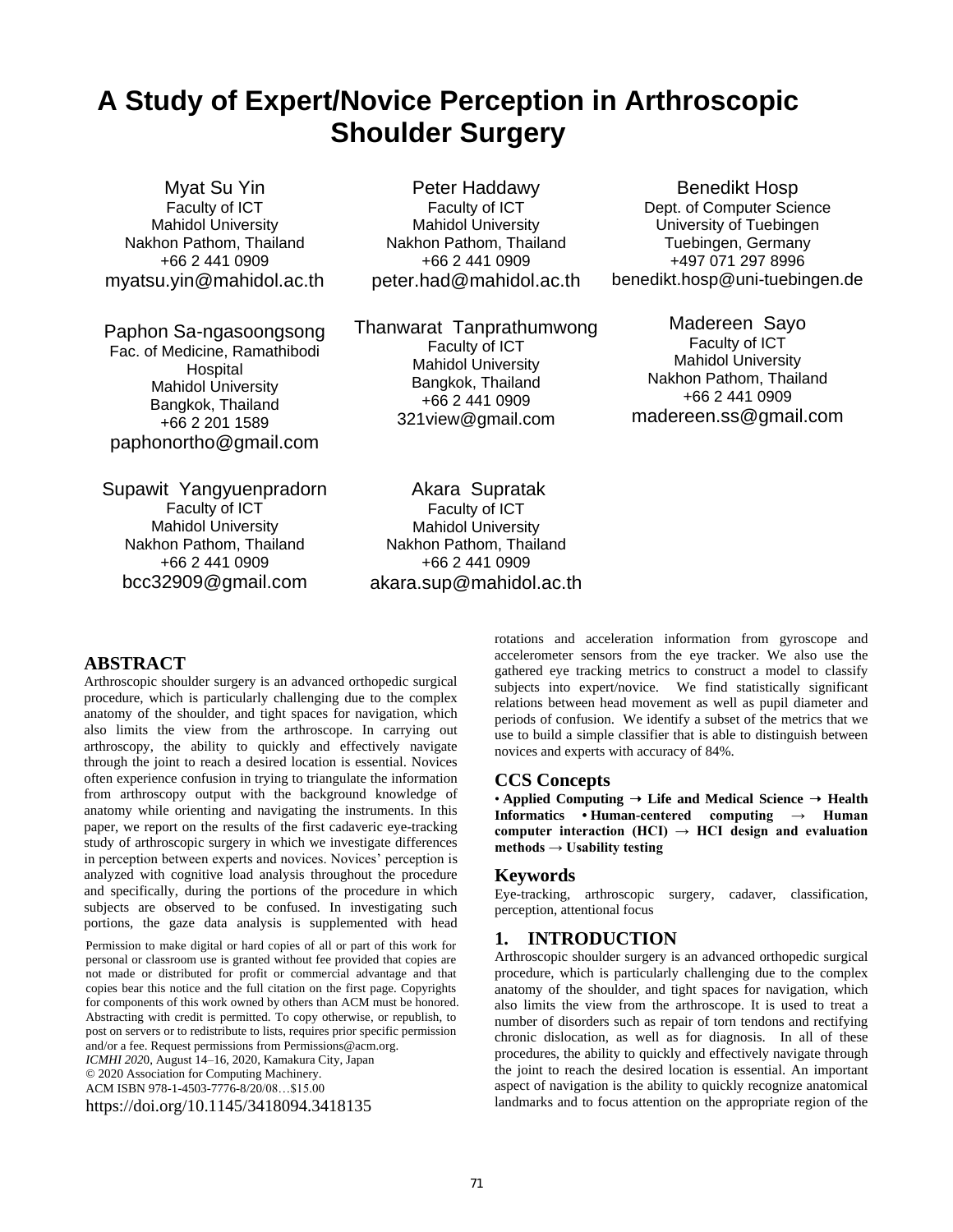arthroscope image. For assessment and training it is important to have an objective assessment of such perceptual and attentional aspects and to detect portions of the procedure where students may become confused.

In this paper, we report on the results of the first cadaver-based study to analyze and compare expert and novice eye movement patterns in performing arthroscopic surgery. We study the diagnostic arthroscopic shoulder surgery task since it involves navigating to various parts of the shoulder and inspecting them and thus allows us to focus purely on navigation skills. The existing studies on comparing eye movement patterns between experienced surgeons and novices have predominantly used VR training simulators [\[1–6\],](https://paperpile.com/c/kNexnA/BBPe+hgjX+hxuN+f7xC+3uRP+WK3C) still images of the surgery [\[7,8\]](https://paperpile.com/c/kNexnA/S6to+tBtG) or physical box trainers [\[9\].](https://paperpile.com/c/kNexnA/SmV1) We use so-called soft cadavers, which are specially prepared so as to retain the natural tissue properties. This means that our study is able to capture important aspects of the surgery such as tactile feedback and surgical setup not captured by simulations. Our work is also the first to study arthroscopic shoulder surgery. Previous eye-tracking studies of surgery have concentrated predominantly on laparoscopic surgery which usually involves anatomy of the abdomen. In contrast, the diagnosis of the shoulder requires the surgeon to navigate the arthroscope through bones and muscles inside the rounded shoulder joint.

Experts can usually smoothly maneuver the arthroscope instruments with the automaticity developed through experience. In contrast, novices often experience confusion in trying to locate the anatomical landmarks from the magnified view of the operating site on the arthroscope output. Previous studies in the area of human-computer interfaces and intelligent tutoring have found pupil size and head movement to be associated with periods of confusion [\[10,11\].](https://paperpile.com/c/kNexnA/dH6m+3fff) We sought to determine whether these metrics can also be used to detect confusion during shoulder arthroscopy and found positive relationships between both and novice states of confusion. Ours is the first study to attempt to use objective metrics to detect confusion during surgery.

An effective assessment instrument should be able to distinguish between performance of subjects with varying levels of experience and expertise. We thus analyze the differences in gaze metrics between experts and two groups of novices of varying experience. We identify a small subset of the metrics with good discriminatory power and use them to build a simple classifier that is able to distinguish between novices and experts with high accuracy. This leads us to conclude that there are significant differences in perceptual parameters between novices and experts in arthroscopic surgery that could be used for objective assessment as well as tutoring

## **2. RELATED WORK**

Arthroscopic skills are difficult to acquire because they require use of multiple tools, using both hands while viewing the surgical site on a two-dimensional display, with constant vigilance to the operating environment [\[12\].](https://paperpile.com/c/kNexnA/At17) Arthroscopic surgery is taught as a core component in a majority of orthopedic residency programs. Cadavers are often the first choice of surgeons for practice because they provide a real anatomical experience [\[13\].](https://paperpile.com/c/kNexnA/TdQ0) Other methods that have been tested with varying success in orthopedic teaching include interactive computer simulation [\[14\],](https://paperpile.com/c/kNexnA/QfoC) physical simulation environments [\[15\]](https://paperpile.com/c/kNexnA/S8pC) and virtual reality simulators [\[16,17\].](https://paperpile.com/c/kNexnA/Qldq+8twY) Approaches in assessing arthroscopic surgical skills include Global Rating Scales [\[18\],](https://paperpile.com/c/kNexnA/PEcF) motion analysis [\[19\],](https://paperpile.com/c/kNexnA/dl7G) virtual

reality simulators [\[16, 17\],](https://paperpile.com/c/kNexnA/Qldq+8twY) and simple bench model arthroscopic simulator[s \[20\].](https://paperpile.com/c/kNexnA/Vnk8) 

Eye tracking studies comparing experts and novices have been carried out in a number of surgical domains. Tien et al. [\[21\]](https://paperpile.com/c/kNexnA/0h71) compared the gaze behaviors of experts and junior surgeons during key stages of a live open inguinal hernia repair. They found that experts have a higher fixation frequency and concluded that it could be due to lower mental demand resulting from automaticity developed through practice. Similar findings are reported by Erridge et al. [\[22\]](https://paperpile.com/c/kNexnA/EL3S) during live laparoscopic gastric bypass surgery. Novices were found to pay less attention to the operative site but more to the sterile field. A number of studies of eye movement patterns of experts and novices [\[3,23,24\]](https://paperpile.com/c/kNexnA/hxuN+rETd+gfXo) found that experts tend to fixate on the target more often than the instruments. Meanwhile, Law et al. [\[23\]r](https://paperpile.com/c/kNexnA/rETd)eported that novices either alternate their gaze between the target and instruments, focus on objects in between the target and the instruments, or follow the instrument on its way to the target. A study by Hermens et al. [\[24\]](https://paperpile.com/c/kNexnA/gfXo) also found differences in eye movement statistics between experts and novices. The experts in their study reportedly had lower saccadic rates and higher peak velocity, independent of where these eye movements were aimed. Similarly, in a study of global eye movement parameters of expert and nonexpert participants, Kocak et al. [\[9\]](https://paperpile.com/c/kNexnA/SmV1) found that experts had significantly lower saccade rates and higher peak velocity than non-experts.

Beyond analysis of eye movement metrics, a number of studies have used the metrics to build models to classify subjects into expert and novice. Eye metrics and tool motion data have been considered as features in assessing the skill of a surgeon while performing functional endoscopic sinus surgery [\[25\].](https://paperpile.com/c/kNexnA/AUmy) Hidden Markov models were built for seven different surgeries in two levels of expertise using the eye-gaze locations and the surgical tools motions. The findings revealed that eye-gaze data contains the skill-related structures, and combining it with the surgical tool motion data improves the classifier performance. Richstone et al. [\[26\]](https://paperpile.com/c/kNexnA/Rubd) used eye movement metrics to develop models to classify surgeons into experts and nonexperts. In a simulated surgery they achieved 91.9% and 92.9% accuracy with the linear discriminant analysis and neural network analysis, respectively and 81.0% and 90.7% accuracy in a live operating room setting. Eivazi et al. [\[27\]](https://paperpile.com/c/kNexnA/q7Ff)  used a random forest classifier to classify micro-surgeons in the cutting and suturing tasks and achieved a 70% recognition rate for the detection of expert and novice groups. Rose and Pedowitz [\[28\]](https://paperpile.com/c/kNexnA/CwBG) investigate the assessment of basic arthroscopy skills using virtual reality modules developed through task deconstruction. Participants with the most arthroscopic experience performed better and were more consistent than novices on all 3 virtual reality modules. Greater arthroscopic experience correlates with more symmetry of ambidextrous performance.

While no work has investigated detection of confusion during surgery, detection of cognitive affective states such as confusion and boredom has been studied in the field of Intelligent Tutoring Systems. Pachman and colleagues [\[29\]](https://paperpile.com/c/kNexnA/45C8) used eye tracking for early detection of confusion in a digital learning environment. In their study, the participants were asked to solve problems while their eye trajectories were recorded and this data was triangulated with self-ratings of confusion and cued retrospective verbal reports. Delucia and colleagues [\[30\]](https://paperpile.com/c/kNexnA/iX3L) sought to determine whether eye movements reflect confusion while users completed tasks with two simulated devices. They measured confusion using a subjective Likert measure in which subjects were asked to rate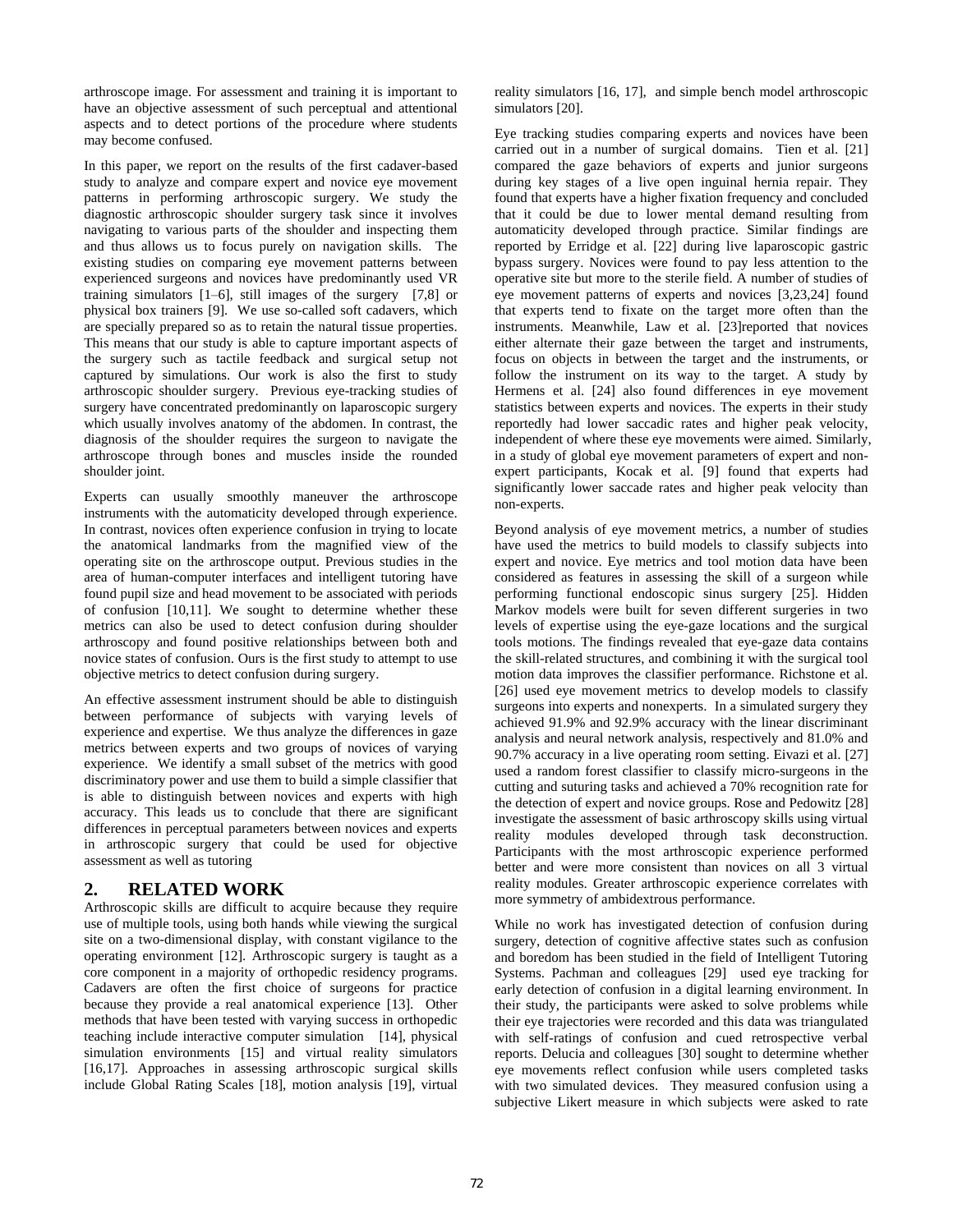their agreement with the statement "I was confused" and were not able to find consistent common correlation patterns between the variables for both devices, but they found that higher confusion ratings were positively correlated with the total fixation time on the whole screen, mean fixation duration and task completion time. Lallé and colleagues [\[31\]](https://paperpile.com/c/kNexnA/0Y2b) included pupil diameter and head distance to the target as the predictors of the user's confusion. They studied various combinations of gaze, pupil diameter, head distance and mouse events as predictors. The authors concluded that features of pupil size are strong predictors of confusion, which is consistent with the fact that pupil size is correlated with cognitive load, which plausibly correlates with confusion.

## **3. PARTICIPANTS, MATERIALS AND METHODS**

After obtaining approval from the Mahidol University Institutional Review Board, a total of thirteen participants (4 Females) were recruited. They consisted of four fellows (two to ten years of experience) from the Department of Orthopaedics, Faculty of Medicine Ramathibodi Hospital, Mahidol University, and nine residents from the Orthopaedic Surgery Residency Program there. Five of the residents were in the third year and four in the fourth year. The residents were at an early stage of orthopedic training and were without prior arthroscopy experience. All the participants had normal or corrected-to-normal vision.

Eye gaze data was recorded using the Tobii Pro eye tracker (Tobii Glasses 2.0, Tobii Sweden), which was calibrated by looking at a marker placed near the arthroscopic output screen. The cadaver (Male, 52 years old) was set up in the beach-chair position. An expert surgeon prepared the arthroscope setup (ConMed Linvatec) and inserted the primary portals into the shoulder prior to the procedure. The arthroscope camera output was displayed on a 52 inch screen which was placed four feet away from the participant. ARUCO markers were also placed around the screen in order to identify the screen in a later stage. Each participant was first acquainted with the cadaver setup, the diagnostic shoulder arthroscopy steps, and the evaluation study protocol. Each participant was asked to navigate and diagnose twelve anatomical landmarks within the shoulder in sequence (Table I). The portion of the shoulder anatomy from viewing with the scope in the posterior portal and four visible landmarks 2, 7, 10 and 11 are shown in Figure 1. Among them, some are easy to navigate to and diagnose while some are more difficult. The landmarks which are categorized by the expert as hard to diagnose are highlighted and explanations are provided in Table 1.

For each landmark, the expert provided explicit verbal instructions with the name of the landmark (e.g. "Start Biceps tendon") to navigate to and upon arrival at the landmark, the expert called out its name (e.g. "reached Biceps tendon"). The start and end times for each landmark navigation task were recorded as part of the data stream. Throughout the procedure, a think-aloud protocol was used and the participants were asked to describe their immediate objective, actions and any points at which they became confused (when they could not find the landmark or they did not recognize the part of the anatomy they were in).

In addition to the self-reported confusion, a member of the investigation team also monitored the participants and recorded portions of the performance as confusion in situations when a participant paused or made non-goal directed movements for a period of time which was followed by the attending surgeon's assisting intervention. The study spanned two days, with the left

shoulder of the cadaver used on the first day for six participants, and the right shoulder used on the second day for eight participants.

#### **Table 1. Twelve anatomical landmarks to diagnose (The landmarks which are categorized by the expert as hard to diagnose are highlighted.)**

- 1. Rotator interval
- 2. Biceps tendon & Biceps probe test: easy to find long head biceps (LHB) but difficult for use probe to handle LHB
- (need another hand to control the probe)
- 3. Biceps anchor
- 4. Labral superior to anterior
- 5. IGHL
- 6. Subscapularis tendon and insertion
- 7. Anterosuperior cuff insertion (Supraspinatus)
- 8. Posterosuperior cuff insertion (Infraspinatus): difficult to move from supraspinatus to infraspinatus (need to control the camera backward along the tendon)
- 9. Bare area
- 10. Inferior recess: difficult move from the posterior chamber downward direction to the inferior chamber
- 11. Posterior labral: difficult to slide the camera from inferior chamber to posterior than to superior chamber (the camera could easily back out from the trocar due to the limited space)
- 12. Back to Rotator interval



**Figure 1. Portion of the shoulder anatomy with Landmarks 2, 7, 10, and 11** 

#### **4. DATA PREPARATION**

From a preliminary study, we found that while surgeons diagnose a landmark, they tend to look at the center of the scope image and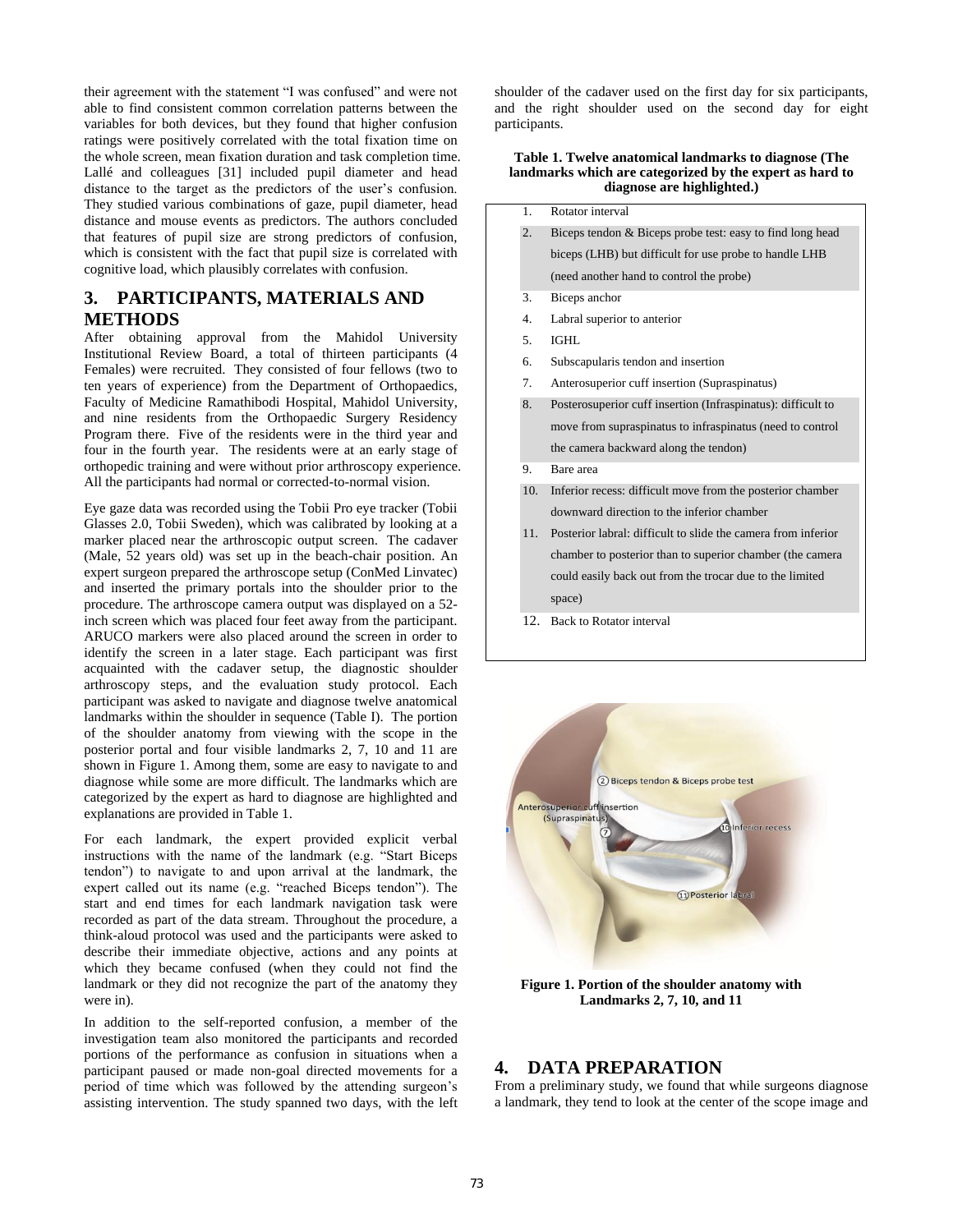

**Figure 2. Inner and outer circles on the scope output** 



**Figure 3. Detected cadaver shoulder on the video** 

tend to look at the area near the circumference of the scope image in the direction of the next landmark to visit before moving the scope. We, therefore, define four areas of interest (AOIs): the center area of the scope image (the inner circle) (Figure 2), the outer area of the scope image (outer circle) (Figure 2), the arthroscope output screen (outside of the scope image), and the shoulder area on the cadaver (Figure 3).

Eye-tracking metrics considered in this study are the rate and duration of fixations/saccades, the time to first fixation and the duration of the first fixation were calculated with the Tobii-I-VT Attention Filter using default parameters. Fixation is the visual gaze on a single location and saccades are the rapid movements of the eyes that abruptly change the point of fixation.

The field view videos of the eye tracker were processed to demark the AOI's. The arthroscope output screen was detected using ARUCO markers and the scope view on the screen was detected using a simple circle detection method (cv2.circle()). The cadaver area in the video frames was detected by using the YOLOV3 CNN object detection model [\[32\]](https://paperpile.com/c/kNexnA/Vg6l) trained using transfer learning. The cadaver shoulder in the video frames was labeled using the video labeler app from Matlab (R2019b). We used the video frames from three participants for the left shoulder and from two participants for the right shoulder area.

#### **5. ANALYSIS AND DISCUSSION**

The two most commonly studied features of eye movement are fixations and saccades. Fixations are visual gazes on a single location whereas saccades are rapid eye movements between fixations. Among the large number of possible eye tracking

metrics, those commonly used in medical studies are fixation rate (number of fixations per second), saccade rate (number of saccades per second), fixation duration (length of each fixation), saccade duration, average time to first fixation, and duration of first fixation [\[9,21,26,33,34\].](https://paperpile.com/c/kNexnA/SmV1+0h71+Rubd+uOQN+I0PE) We thus chose these metrics for the current study. Along with the eye metrics, we used the completion time as an objective measure of skill. We categorized participants into three groups: four experts as E, four third-year residents RY3, and five fourth-year residents as RY4.

## **5.1 Gaze Data Analysis**

As shown in Table 2, the average fixation rate of experts is higher than novices, but the expert's average fixation duration is the lowest among all the groups. The average saccade rate and duration (ms) of experts is higher than the RY4 group. The expert's average time to the first fixation is the lowest among the three groups, the average fixation duration is less than that of RY4.

**Table 2. Eye gaze metrics** 

|                                        | <b>Expert</b> | RY3    | RY4      |
|----------------------------------------|---------------|--------|----------|
| Avg. fixation rate                     | 3.01          | 1.62   | 1.93     |
| Avg. saccade rate                      | 0.71          | 0.39   | 0.82     |
| Avg. fixation duration (ms)            | 411.24        | 490.37 | 466.33   |
| Avg. saccade duration (ms)             | 29.90         | 35.77  | 28.24    |
| time to first fixation<br>Avg.<br>(ms) | 50.00         | 155.00 | 450.00   |
| first fixation duration<br>Avg<br>(ms) | 1,039.50      | 499.80 | 1,269.25 |

Overall, experts have higher fixation rates compared to the novices and the majority of their fixations fell on the scope image. To investigate the fixation patterns of the expert and novice in the inner and outer circles AOIs of the scope, we considered 80% of the process of navigating from one landmark to another into finding the general area of the landmark and another 20% as zeroing in on the landmark. We found that during the 80% portion experts and novices both tended to fixate more on the outer circle in a ratio of roughly 2:1. During the 20% portion the experts fixated on the inner circle with a ratio of 2:1 while the novices continued to fixate on the outer circle with roughly the same ratio as before. This shows that the experts adjust their focus of attention to suit the portion of the navigation task, while the novices keep their focus primarily in only one area. This could be explained by the fact that an expert would be expected to know that they are getting close to a landmark whereas a novice might not.

# **5.2 Confusion**

With a handful of reference anatomical regions within the joint, novices often miss the target landmark to diagnose during the procedure. Failure to recognize landmarks may result in disorientation and confusion as a student seeks to navigate through the shoulder joint. Since previous studies in user interfaces and intelligent tutoring had identified significant relationships between user confusion and metrics of pupil diameter and head movement, we sought to determine whether such relationships exist in this surgical domain as well.

As head movement metrics, we used the gyroscope and accelerometer data available from the Tobii eye tracker. Six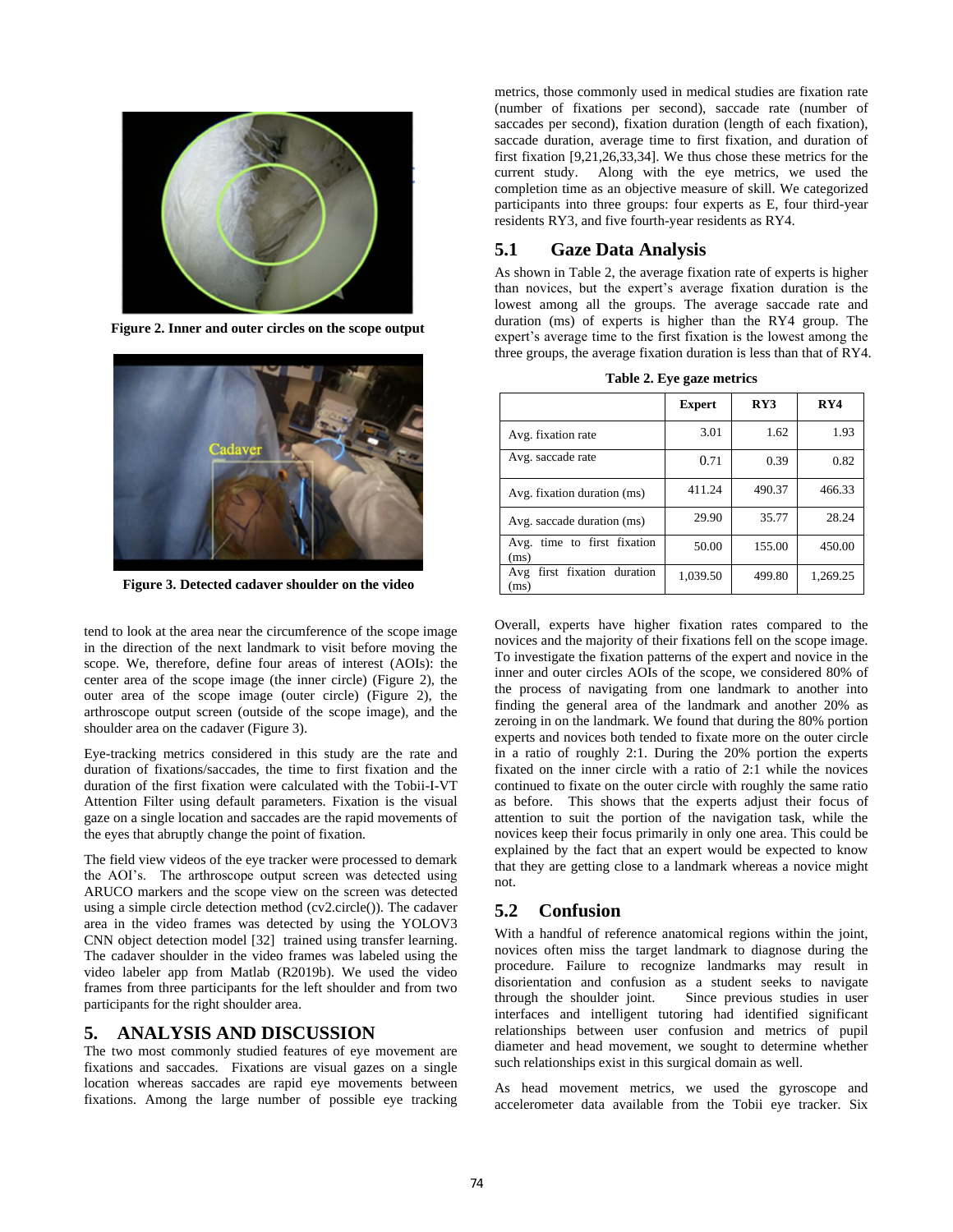novice participants (3 RY3, 3 RY4) reported a total of 14 confusion points while navigating and diagnosing at landmarks 1, 3, 6, 7, 8, and 12. The number of confusion points per landmark ranged from one to five with the highest frequency of three times reported at the landmarks 1, 6 and 8.

The follow-up interviews with the experts revealed that novices might get confused in landmark 1 due to a lack of recall of the background knowledge. At landmark 1, instead of looking for the void triangular space of the rotator interval between the subscapularis and glenoid and supraspinatus, the novices tended to look at the nearby structure. While in landmark 6, the novices need to locate the insertion of supraspinatus on the humerus. In the experts' opinion, the novices mostly focus on the tendon part, while all experts specifically focus on the tendon insertion point. This may be related to the level of knowledge of the pathological area on this tendon. The infraspinatus at landmark 8 is a tendon posterior to supraspinatus tendon. These tendons are blended together and have the same texture. Therefore, the location of infraspinatus can be identified only by understanding the exact location of infraspinatus (posterior half of these blended tendons).

In terms of the time taken to complete the task, the experts completed the task with the least amount of time to diagnose at each landmark and had the least variation in task times. We observe that some landmarks require more time to navigate to and diagnose, particularly landmark 2 and 6 which are categorized as hard to diagnose. On average, the six novices who became confused took 1.5 times and 2 times longer than other novices in hard and easy landmarks, respectively.

The Percentage Change in Pupil Diameter (PCPD) is an objective measure of cognitive skills. Kruger et al. [25] studied PCPD as a measure of cognitive load and compared it with different cognitive load metrics including EEG, heart rate and blink rate when students were watching a recorded academic lecture, with and without subtitles. They found that higher cognitive loads were associated with higher PCPD values. We expect that the subject's cognitive load will increase while navigating the arthroscope in the landmarks where confusion was recorded. To determine that, we need a period of low cognitive load as a baseline. We used the period from the end of the previous landmark until the beginning of the current (confused) landmark as the baseline period since during that period the subject just is not actively navigating through the joint. The PCPD value was computed by subtracting the average diameter from the (confusion) landmark from the baseline diameter and divided it by the baseline diameter. From the six participants who became confused, the PCPD ranged from a minimum of 0.91% (left eye) and 0.97% (right eye) to a maximum of 1.22% (left eye) and 1.12% (right eye). On average, during the periods of confusion the pupil diameter changed by 1.02% in the left eye and 1.03% in the right eye relative to the baseline. The minimum values came from two novices at five different landmarks; all others had positive change in PCPD.

We investigated the head movement of the novice participants during the landmarks with confusion using the information from the gyroscope and accelerometer sensors of the eye tracker. Confusion was not reported in landmark 2 (L2: Biceps tendon & Biceps probe test) for any of the novices and hence it was considered as the baseline. We compared the head rotation and acceleration information between novices with and without reported confusion by computing the differences between the minimum and maximum values in x-, y- and z-axes. T he differences are compared with the baselines using a paired t-test for each participant with confusion reported. The differences are

significant in all three axes for head movements from the accelerometer as well as in y- and z-axes from the gyroscope sensors (p-value  $= 0.05$ ). As shown in Table 3, the average differences between the two groups are substantial in the x-axis for head rotations and the z-axis for acceleration.

**Table 3. Comparison in average differences in minimum and maximum values in three axes between novices with confusion reported, novices without confusion** 

| Sensor             |                             |         | $\mathbf{x}$ -<br>axis | $y -$<br>axis | $\mathbf{z}$ –<br>axis |
|--------------------|-----------------------------|---------|------------------------|---------------|------------------------|
| Gyroscope          | <b>Novices</b><br>confusion | with    | 106.67                 | 52.50         | 28.17                  |
|                    | <b>Novices</b><br>confusion | without | 22.93                  | 30.12         | 13.08                  |
| Accelero-<br>meter | <b>Novices</b><br>confusion | with    | 2.00                   | 2.50          | 4.67                   |
|                    | <b>Novices</b><br>confusion | without | 1.37                   | 0.99          | 1.83                   |



(a) The differences between minimum and maximum in

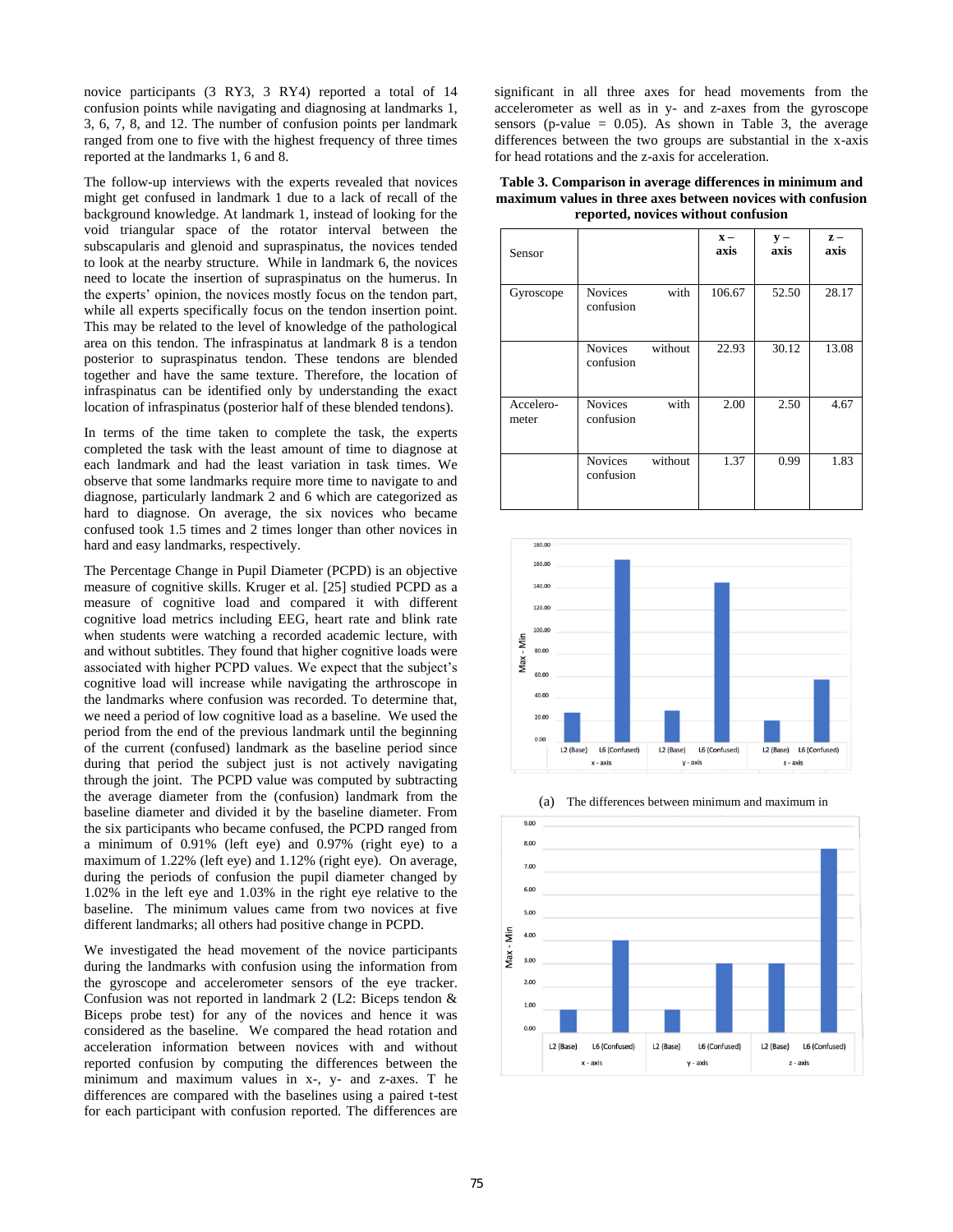(b) The differences between minimum and maximum in three axes at the baseline landmark (L2) and the landmark with confusion (L6) from the accelerometer sensor

#### **Figure 4. Comparison of head movements from gyroscope and accelerometer sensors between the baseline and the landmark with the confusion marker (L6) for a novice (RY4) in x, y, z axes**

Figure 4 shows (a) the rotation from the gyroscope sensor and (b) shows the acceleration from the accelerometer along the x, y, z axes of a novice participant (RY4). As shown in the figure, this particular novice rotates the head along the x-axis and moves along the z-axis while navigating the arthroscope to the landmark 6 and performing the insertion (Subscapularis tendon and insertion).

#### **6. CLASSIFICATION**

In order to evaluate whether the eye-tracking metrics can be used to assess level of expertise in arthroscopic shoulder surgery, we sought to build models to classify participants as novice or expert. Due to the small size of the data set, we used leave-one (participant)-out to validate the classifiers. We applied Synthetic Minority Over-sampling Technique (SMOTE) repeatedly to the remaining twelve participants' gaze features. In each iteration, we randomly selected three novices and four experts, and generated one instance of novice with SMOTE and added it back to the novice data pool. The process was repeated until we reached a total of 100 novices. In the same manner, we generated expert data instances until we achieved 100, resulting in a balanced dataset with 200 instances. Features considered for the classification model included twelve gaze metrics extracted from the eye data including fixation and saccade rates for the whole procedure and three AOIs, average fixation and saccade rates, time to first fixation, and duration of first fixation. We selected the best five features using the information gain ratio (Table 4).

With the logistic regression model, we achieved a classification accuracy of 84%. The logistic regression model misclassified an expert and an R3 novice who have similar fixation rates (gaze points/sec) and an R3 novice with similar time to first fixation with an expert. The results show that in the domain of arthroscopic shoulder surgery, although the differences in eyemovement data are multidimensional, the two groups of participants can be classified with high accuracy by a simple model.

|  |  |  |  | Table 4. Selected features with the information gain ratio |  |
|--|--|--|--|------------------------------------------------------------|--|
|--|--|--|--|------------------------------------------------------------|--|

| Feature                            | Gain<br><b>Ratio</b> | Min, Max, Mean                                                          |
|------------------------------------|----------------------|-------------------------------------------------------------------------|
| Time to first fixation<br>(ms)     | 0.482                | Expert = $25,75,69.27$<br>Novice = $75, 1075, 181.22$                   |
| Fixation rate                      | 0.418                | Expert = $2.01, 3.66, 3.37$<br>Novice = $1.26$ , 2.67, 1.64             |
| Fixation rate AOI<br>Inner         | 0.381                | Expert = $9.62$ , 15, 12.08<br>Novice = $5.98$ , 13.30, 10.03           |
| Average_Fixation_<br>Duration (ms) | 0.358                | Expert = $221.73$ , 705.98, 302.40<br>Novice = $354.21, 640.85, 489.45$ |
| Average_Saccade_<br>Duration (ms)  | 0.306                | Expert = $26.08$ , 35, 28.45<br>Novice = $25.47, 42.94, 34.24$          |

## **7. CONCLUSION**

The required skill set for arthroscopy is complex, due to an indirect view of the surgical site through the arthroscope, limited tactile feedback, and complex hand-eye-coordination. The operative time, probe path length, and number of movements are commonly utilized as surrogate markers for assessing skills. While previous studies have centered around the dexterous aspects of motor skills, we investigate cognitive aspects by studying the differences in perception between participants of differing experience [16]. During the arthroscopic surgery, surgeons rely primarily on visual information. Perception and attention are two separate but related processes. Initially attention occurs, and perception follows.

This study has shown that there are significant differences between expert and novice focus of attention during the arthroscopic navigation task both overall and during particular portions of navigation. We investigated a number of other questions such as the relationship between user confusion and metrics of pupil diameter and head movement, as well as whether the eye-tracking metrics can be used to classify the experts and novices. In contrast to the existing studies, the gaze measures in our study are collected with the cadaver specimens which provide the most realistic experience. We have demonstrated the potential of eye-tracking to provide reliable tools for automatic performance assessment in arthroscopic shoulder surgery. This leads us to the conclusion that gaze data carries important information about the skills of arthroscopic surgeons which could contribute to automated objective assessment. The future steps of this research include the development of an intelligent training system in the virtual reality environment that dynamically detects novice confusion and classifies surgeon's performance based on eye-movement data.

## **8. ACKNOWLEDGMENT**

This work was partially supported through a fellowship from the Hanse-Wissenschaftskolleg Institute for Advanced Study (HWK), Delmenhorst, Germany to Su Yin for collaborative work with the University of Bremen, and through a study group grant from HWK to Haddawy. It was also partially supported through a grant from the Mahidol University Office of International Relations to the MIRU joint unit.

## **9. REFERENCES**

- [1] Geoffrey Tien, M. Stella Atkins, Bin Zheng, Colin Swindells. Measuring situation awareness of surgeons in laparoscopic training. ETRA '10: Proceedings of the 2010 Symposium on Eye-Tracking Research & Applications. 2010. pp. 149–152.
- [2] Sodergren MH, Orihuela-Espina F, Clark J, Teare J, Yang G-Z, Darzi A. Evaluation of orientation strategies in laparoscopic cholecystectomy. Ann Surg. 2010;252: 1027– 1036.
- [3] Wilson M, McGrath J, Vine S, Brewer J, Defriend D, Masters R. Psychomotor control in a virtual laparoscopic surgery training environment: gaze control parameters differentiate novices from experts. Surg Endosc. 2010;24: 2458–2464.
- [4] Tien G, Zheng B, Atkins MS. Quantifying surgeons' vigilance during laparoscopic operations using eyegaze tracking. Stud Health Technol Inform. 2011;163: 658–662.
- [5] Zheng B, Tien G, Atkins SM, Swindells C, Tanin H, Meneghetti A, et al. Surgeon's vigilance in the operating room. Am J Surg. 2011;201: 673–677.